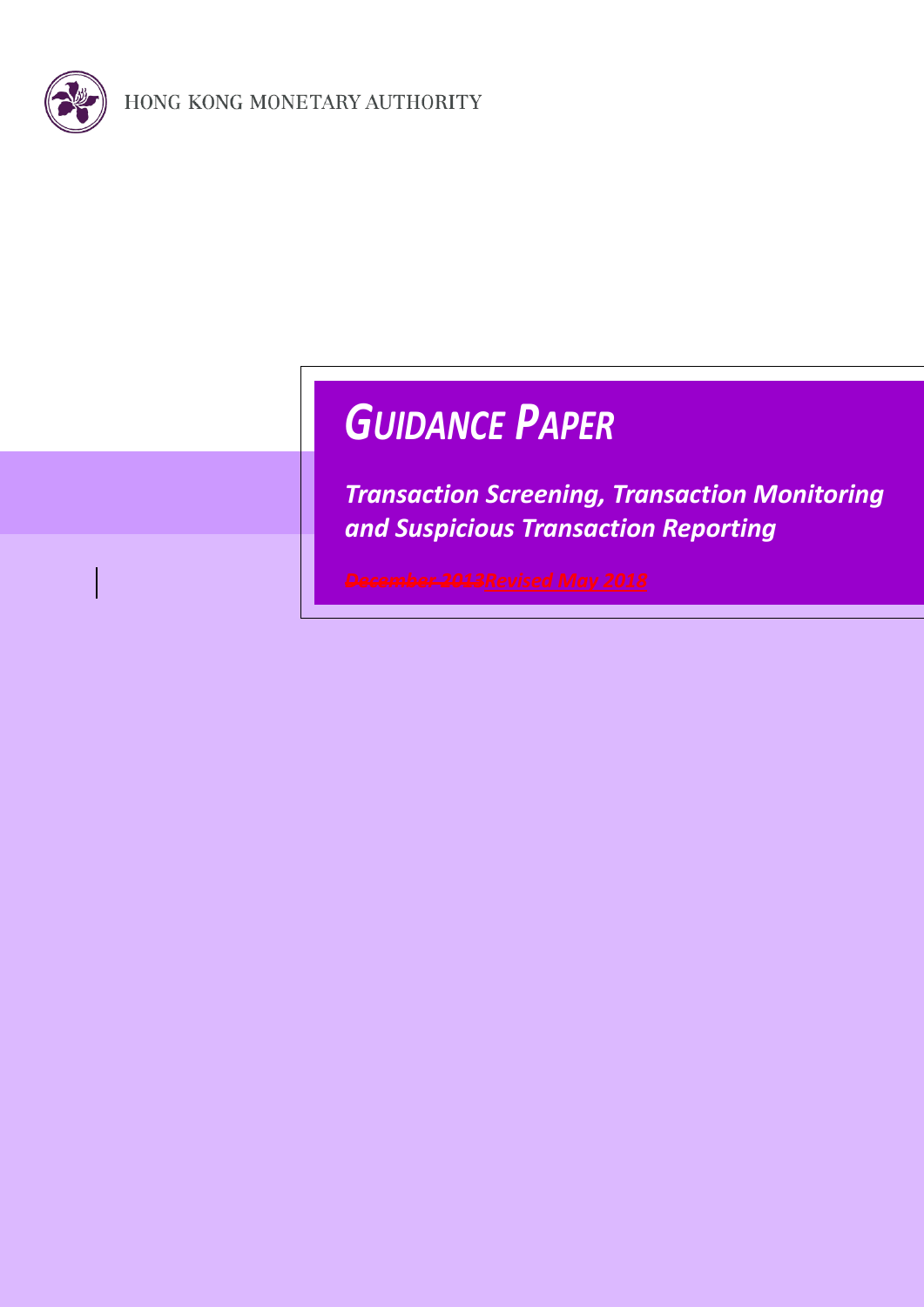### **1 Executive Summary**

- *1.1* The Hong Kong Monetary Authority ("HKMA") places a high value on maintaining the integrity of the Hong Kong banking sector through strong and effective anti-money laundering and counter-terrorist financing policies, procedures and controls ("AML/CFT systems"). Effective AML/CFT systems will assist authorized institutions ("AIs") to prevent their services from being abused for illicit purposes, including money laundering and terrorist financing ("ML/TF") and detect it when it does in fact occur.
- *1.2* The HKMA conducted thematic on-site examinations on nine AIs in 2012 and 2013 to assess their AML/CFT systems over transaction screening, transaction monitoring and suspicious transaction reporting.
- *1.3* Based on the sound industry practices and certain control weaknesses identified during these examinations, the HKMA has developed this paper $1$  to set out additional guidance regarding transaction screening, transaction monitoring and suspicious transaction reporting. In brief, AIs should demonstrate that they have taken all reasonable measures to mitigate ML/TF risks, including:
	- (a) transaction monitoring systems, using a level of automation that is appropriate to the scale of the AI's operations, should be validated as effective in identifying unusual or suspicious activity;
	- (b) appropriate emphasis should be placed on the management of transaction monitoring alerts, the decision making process for suspicious transaction reports ("STRs") and the completion and timely submission of those reports to the Joint Financial Intelligence Unit ("JFIU"); and
	- (c) post-reporting actions should adequately mitigate further ML/TF risks to the AI.

<sup>1</sup> This guidance paper supersedes the "Guidance Paper – Good Practices on Transaction Monitoring" issued by the HKMA on 4 July 2008.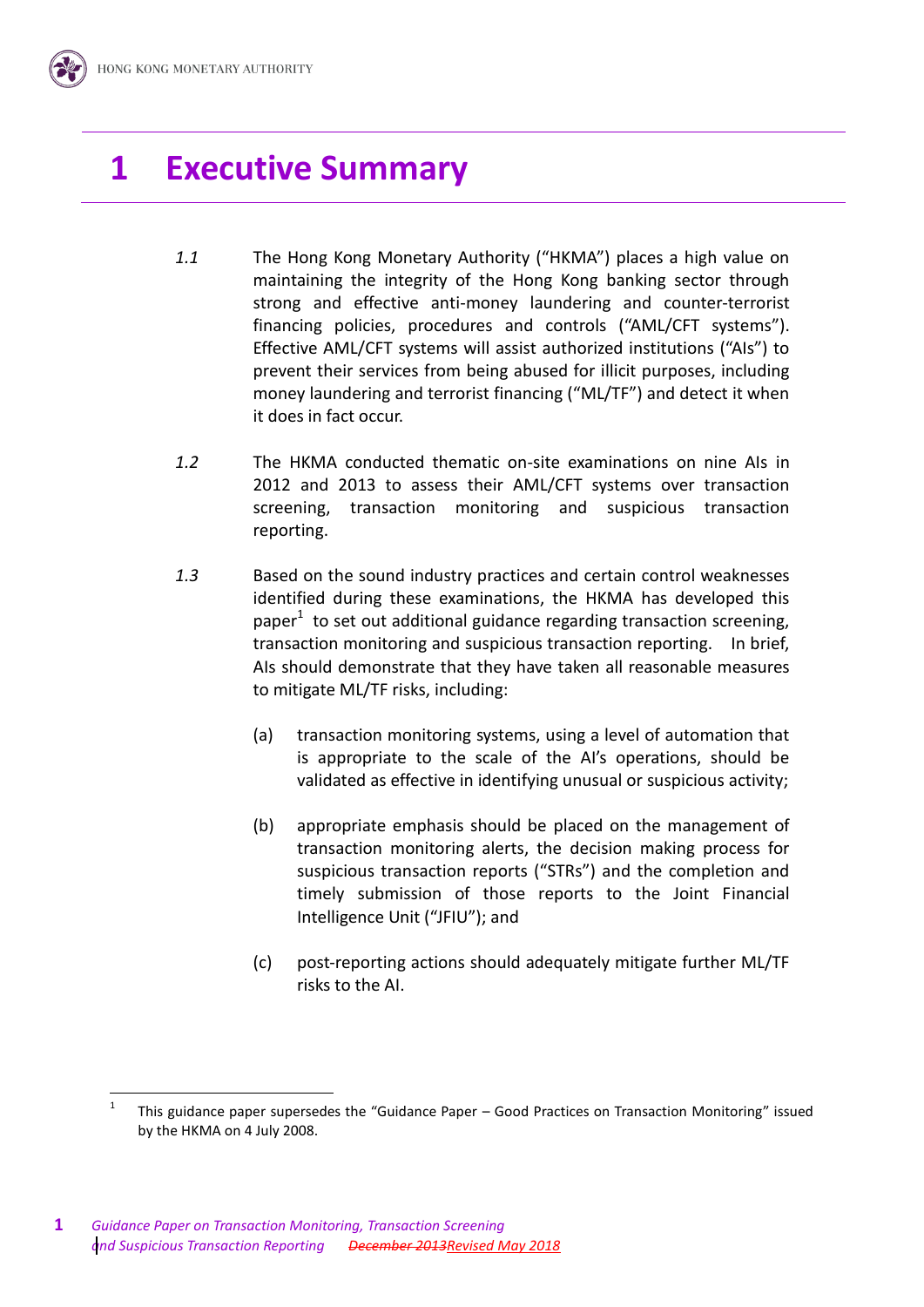

*1.5* The contents of this guidance paper are neither intended to, nor should be construed as, an exhaustive list of the means of meeting AIs' statutory and regulatory requirements, and should be read in conjunction with the existing and applicable laws, guidelines and guidance papers.

<sup>2</sup> The Drug Trafficking (Recovery of Proceeds) Ordinance, Cap. 405, the Organized and Serious Crime Ordinance, Cap. 455, and the United Nations (Anti-Terrorism Measures) Ordinance, Cap. 575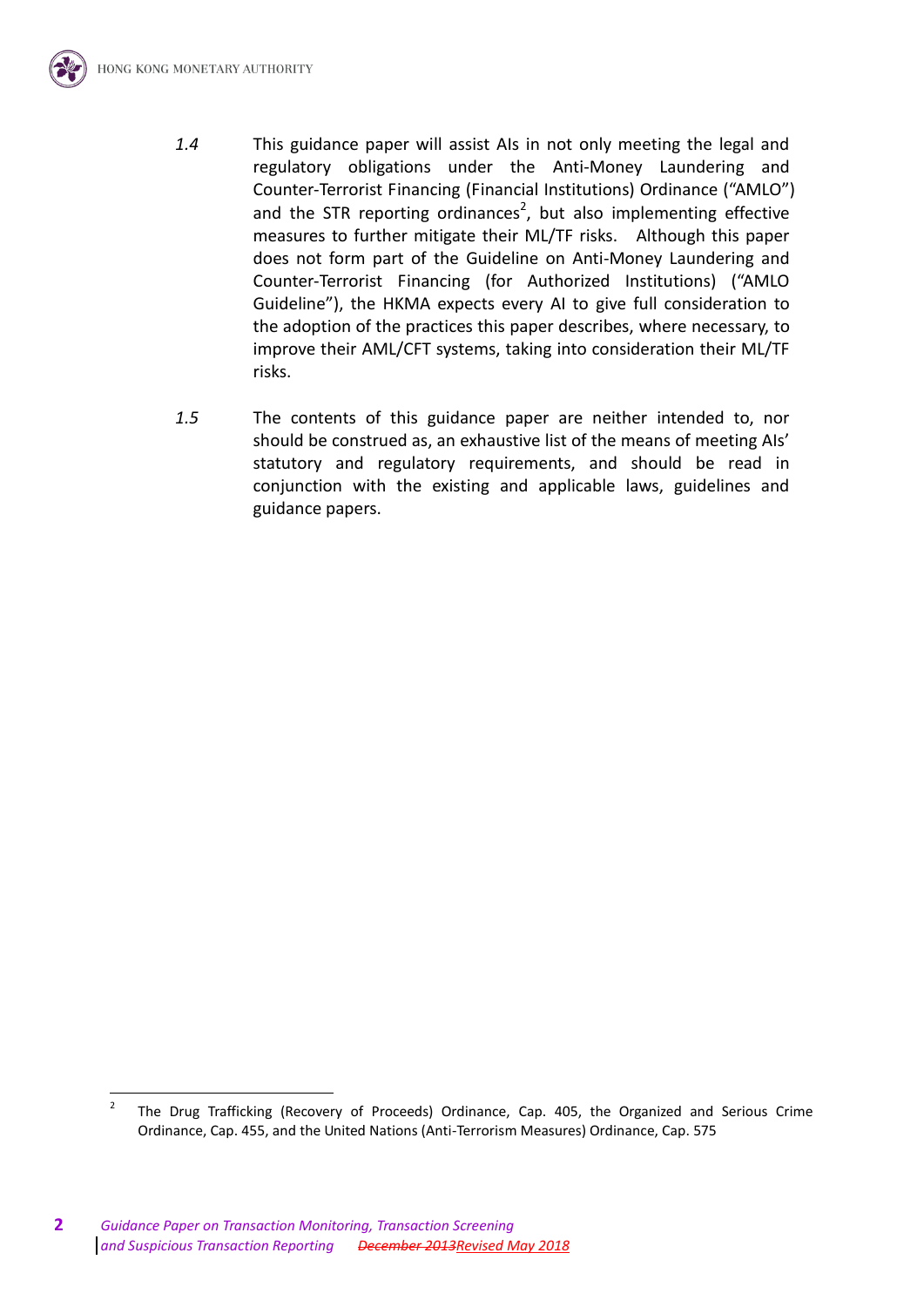## **2 Transaction Screening – Designated Parties and Sanctions**

#### **Matching Algorithms and Screening of Non-Latin Script Names and Codes**

- *2.1* AIs should be conversant with the abilities of the algorithm used in its transaction screening system, with particular attention being paid to the ability of the name screening system to identify names with minor alterations such as reverse order, partial name and abbreviated forms.
- 2.2 Effective screening procedures<sup>3</sup> should be in place for names that use non-Latin script (including Chinese characters) or commercial codes. Such procedures should be reviewed periodically.

### **Designated Parties Database and Sanctioned Jurisdictions List<sup>4</sup>**

- *2.3* AIs should ensure that the designated parties database and sanctioned jurisdictions list maintained are updated in a timely manner in accordance with paragraph 6.20 of the AMLO Guideline. Relevant departments (e.g. compliance or information technology department) should be assigned to update and review (or oversee the update and review of) the designated parties database and sanctioned jurisdictions list regularly. These practices should exist in policies and procedures. Failure to maintain complete lists for this purpose will result in transactions involving these jurisdictions not being subject to increased scrutiny and enhanced due diligence.
- *2.4* AIs' internal sanctions policies and procedures should not only implement sanctions as regards designated persons and entities but also may apply to specific types of activities (e.g. supplies of arms).

<sup>3</sup> Automated, or other effective manual processes

<sup>4</sup> Transactions connected to jurisdictions subject to sanction regulations imposed by the Hong Kong Government under the United Nations Sanctions Ordinance, Cap. 537, should be subject to appropriate measures to ensure no violation of the relevant sanction requirements.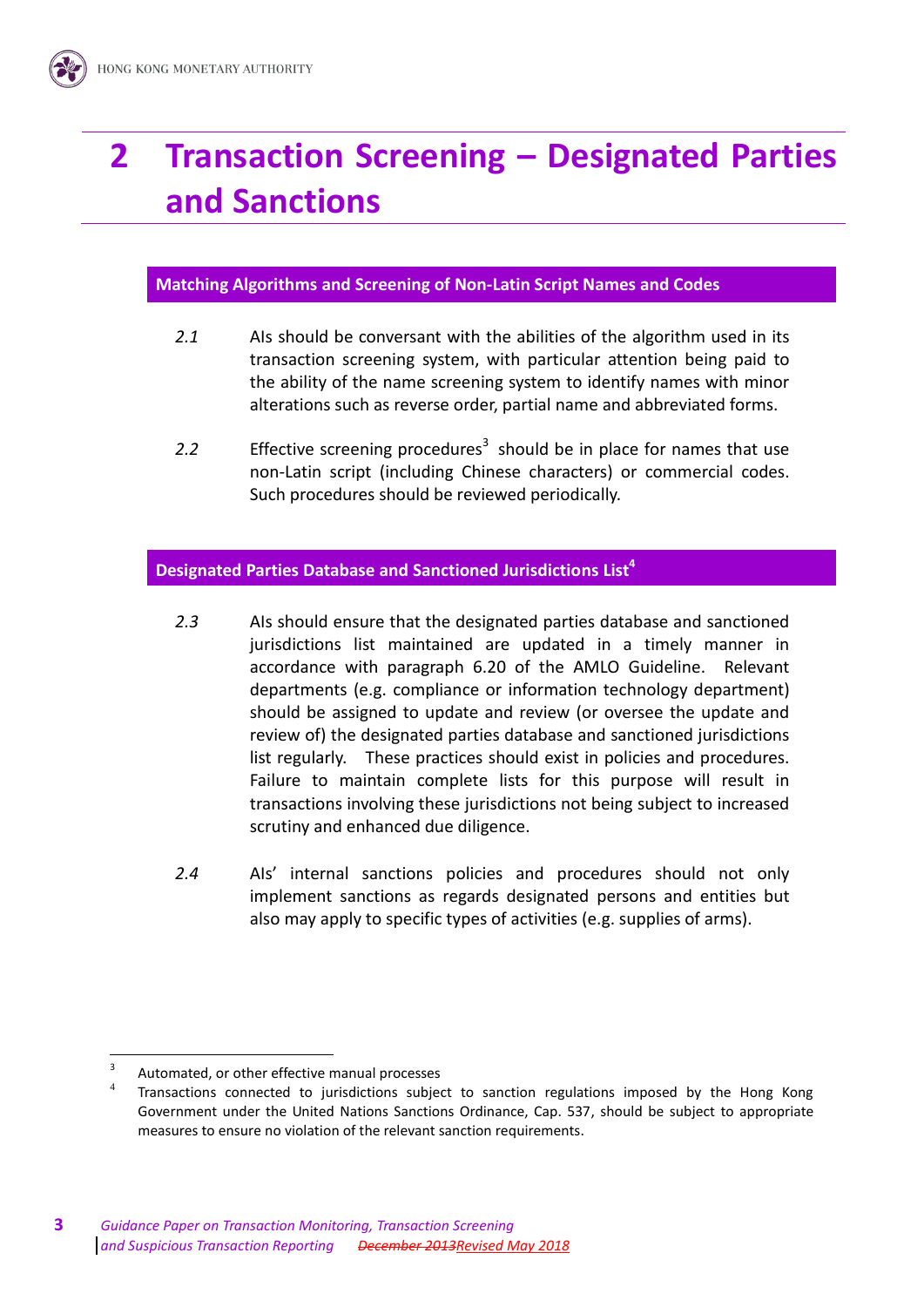

- *2.6* Where an AI subscribes to a commercial risk register (where designated entities and jurisdictions that have been added by the relevant authorities, e.g. United Nations Security Council and Office of Foreign Assets Control, would be added automatically to the AIs' database), AIs should periodically conduct sample testing on the names of newly added designated entities and jurisdictions to ensure the completeness and accuracy of the database.
- *2.7* Irrespective of the action taken by head office or other group entities to update the designated parties database, AIs have ultimate responsibility with respect to the accuracy and completeness of the database and should ensure that systems are in place to support local activities to reflect this principle.

### **Handling Transactions with Potential Name Matches or Involving Sanctioned Jurisdictions**

- *2.8* AIs should have policies and procedures to ensure appropriate handling and management of (i) transaction screening alerts and (ii) transactions connected with sanctioned jurisdictions.
- *2.9* Relevant staff should review the alerts and/or transactions involving sanctioned jurisdictions to check whether any suspicious or prohibited activities are involved and to determine whether possible matches are genuine hits (for example, staff may obtain additional information from the customers or respondent banks, ascertain the purpose of the transaction or conduct an appropriate assessment).
- *2.10* Where transactions are confirmed to involve sanctioned jurisdictions, there should be a clear escalation procedure to guide handling staff to obtain approval from a person with relevant authority prior to processing or rejecting the transactions. If an STR is made, the post-reporting guidance in paragraph 7.33 of the AMLO Guideline should be followed.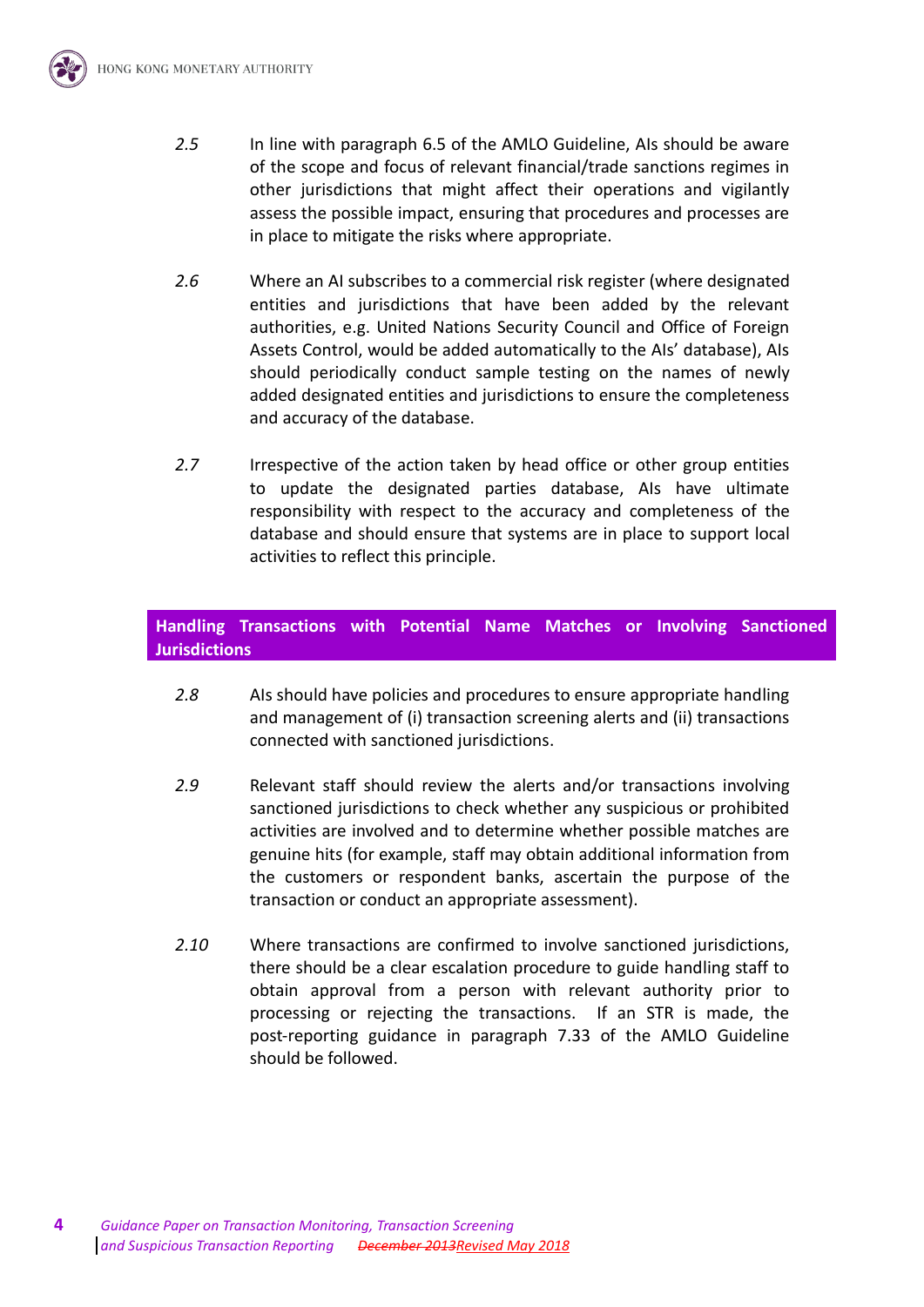

*2.11* A written record of the rationale for the release of an alert concerning a potential name match or transaction involving a sanctioned jurisdiction should be maintained to demonstrate that relevant staff had checked whether the particulars on the payment messages actually indicated the involvement of designated parties or sanctioned activities.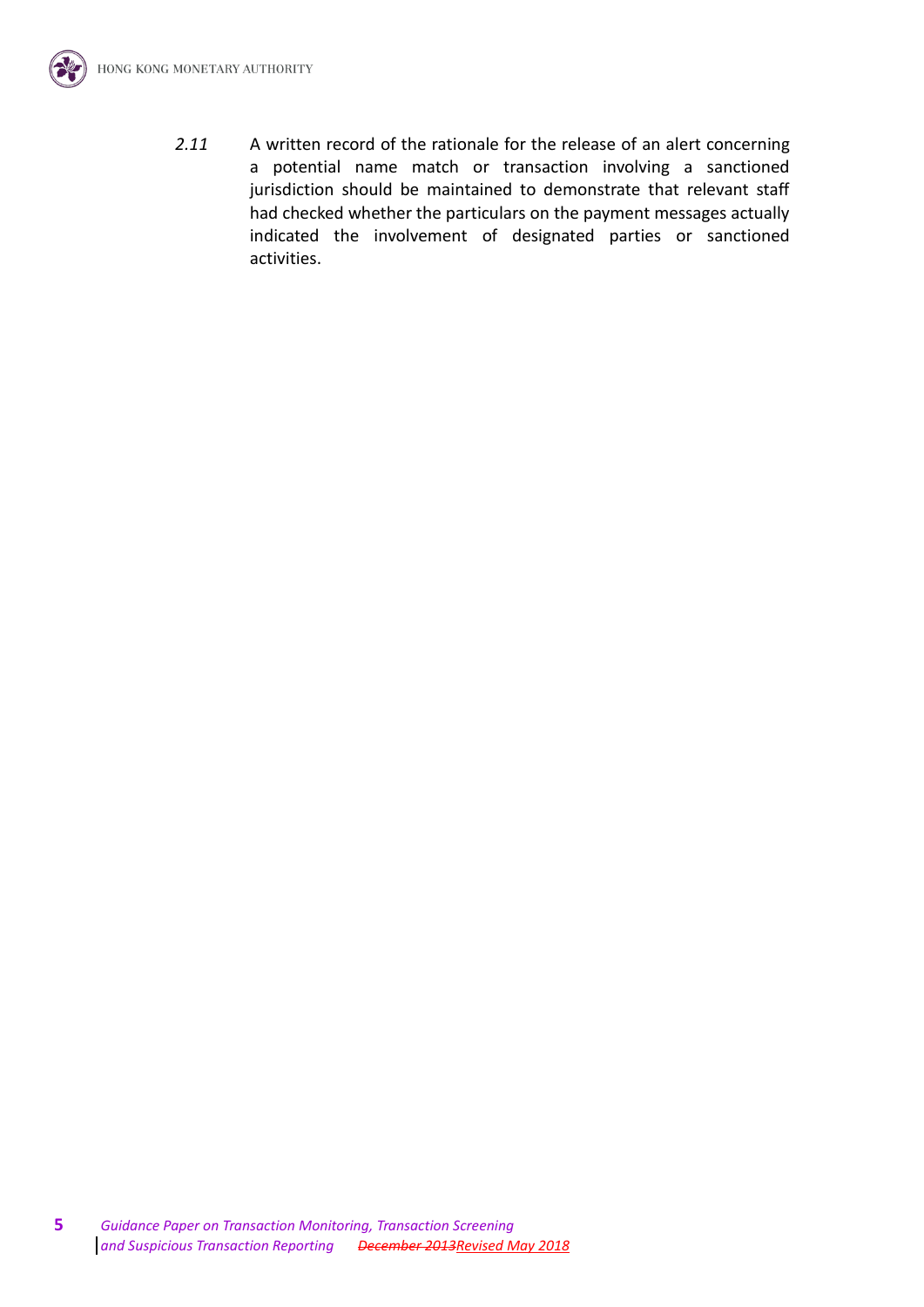## **3 Transaction Monitoring**

- *3.1* The purpose of transaction monitoring is to alert the AI to activities which appear to be unusual or suspicious for further examination and investigation<sup>5</sup>. For a transaction monitoring system to be effective, the scope and complexity of the monitoring process should be determined on a risk-sensitive basis. In practical terms, this means that an AI will need to undertake different levels of monitoring within its different business units depending on various factors. Failure to conduct effective ongoing monitoring of its business relationships on a risk-sensitive basis will expose an AI to unacceptable ML/TF risk.
- *3.2* Knowing and understanding your customers and updating their risk profiles on a risk sensitive basis are also important elements of an effective transaction monitoring system. The better the AI knows its customers, the greater will be its ability to identify discrepancies between a given transaction and the customer's risk profile. This in turn will provide the AI with critical information to assess whether unusual or suspicious activities exist. In addition, a good understanding of the AIs' customers is a prerequisite for applying differentiated monitoring for customers with different levels of ML/FT risks.
- *3.3* AIs should be able to demonstrate that its transaction monitoring system is properly established, adequately resourced and effectively applied, taking into account the factors set out in paragraph 5.9 of the AMLO Guideline.
- *3.4* To the extent reasonably practicable and using a risk-based approach, AIs should ensure that transaction monitoring takes place in respect of the overall relationship/customer, rather than on an individual account basis.
- *3.5* Where purely manual processes are employed, the AI should be able to demonstrate the credibility and effectiveness of the system through adequate policies and procedures that provide guidance to staff. Adequate records should also be kept to demonstrate the actions taken in accordance with those procedures.

<sup>5</sup> In the context of post-transaction reviews, there may also be occasions when AIs may wish to implement, on a risk sensitive basis, and taking into consideration other relevant factors such as their business activities and group policies, appropriate controls to review transactions involving certain high-risk jurisdictions that are not sanctioned under Hong Kong law, but which are of particular concern to the AI.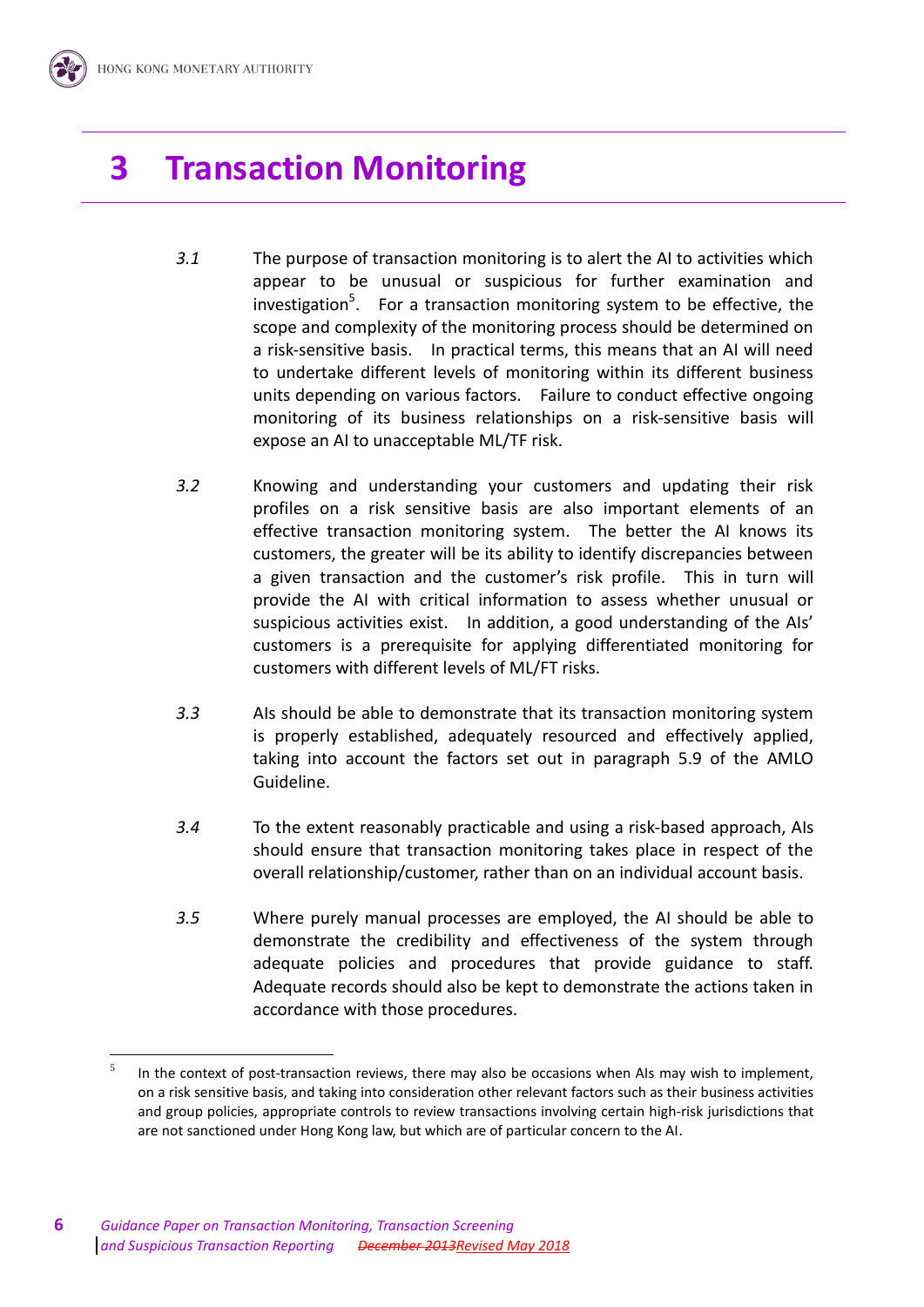#### **Transaction Monitoring Systems – Development, Implementation and Review**

- *3.6* AIs should take into account the size, nature and complexity of its business (reference may also be made to paragraph 5.9 of the AMLO Guideline) in an appropriate assessment, prior to the launch of the transaction monitoring system. To ensure adequate coverage of its business operations, the assessment should take into consideration the question of whether to implement, and if so the appropriate degree of, automation<sup>6</sup> that is required for the transaction monitoring system. This assessment should be in writing as a record of the rationale for adopting the system, including how it meets the AI's needs and other material factors such as the appropriateness of the system vendor, the effectiveness of the interface between the new system and the AI's existing infrastructure, how updates will be undertaken and any resource implications.
- *3.7* Senior management should monitor the development and implementation of the transaction monitoring system.
- *3.8* The objectives and key performance indicators of the system should be defined to enable the AI to recognise when a system is underperforming.
- *3.9* AIs should:
	- (a) ensure relevant staff are aware of the operation of the transaction monitoring system, the rationale for the characteristics it monitors and scenarios that are employed, bearing in mind the guidance in paragraph 5.3 of the AMLO Guideline;
	- (b) be sufficiently aware of the limitations of automated systems;
	- (c) recognise that the responsibility to mitigate ML/TF risk lies with the AI, not with the system or its vendor;
	- (d) ensure that AML/CFT systems reflect the principle that automated systems do not replace other more 'human' efforts to identify unusual or suspicious activity; rather the system 'complements' those efforts; and

<sup>-&</sup>lt;br>6 The HKMA does not mandate the use of automated systems, but dependant on the size of the AI and the complexity of its operations etc., effective monitoring may necessitate the automation of certain part of the monitoring process.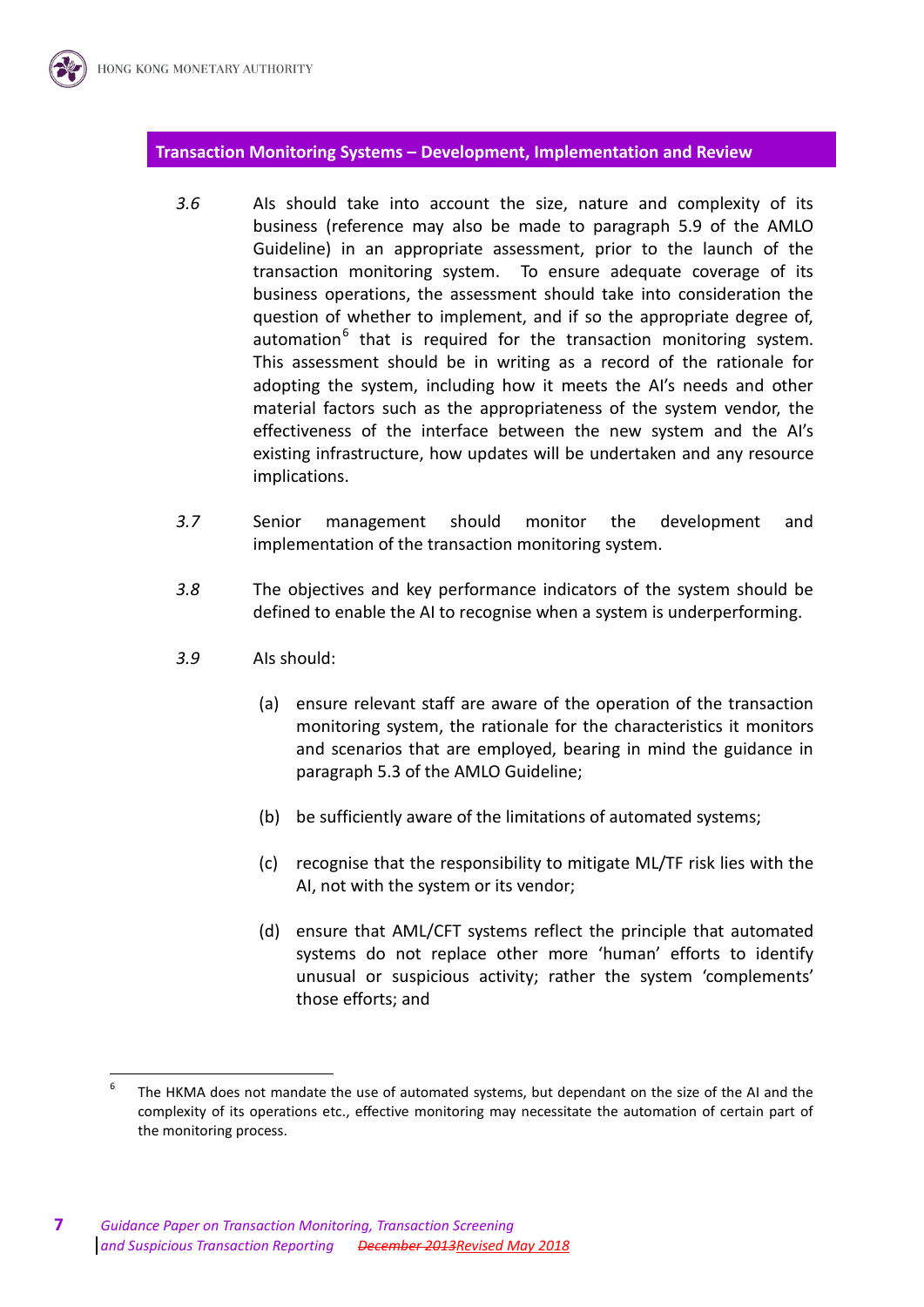

 $\overline{a}$ 

- (e) understand how the data, or artificial intelligence, that is entered into the automated system correlates to the AIs' requirements and the ML/TF risks to which it is subject.
- *3.10* Performance issues should be promptly rectified, liaison between relevant business units and stakeholders should be effective and quality of monitoring should remain high throughout the process (e.g. this could be reflected in meeting minutes and terms of reference or relevant approval documentation).
- *3.11* AIs should ensure, through the establishment of policies and procedures, the requirement to periodically review the transaction monitoring system. This should include an assessment of the transaction characteristics it monitors, risk factors, parameters and thresholds used (whether or not these generate alerts) to ensure they remain optimal for the AI and address ML/TF risk, taking into account changes in business operations and developments in ML/TF methods.
- *3.12* AIs should ensure the parameters/thresholds in use are appropriate and justified for the nature and activities of its customers and assist to identify suspicion (such as when account activity is incommensurate with the customer's profile or income, where other examples of suspicion are provided at paragraphs 7.14 and 7.39 to 7.44 of the AMLO Guideline).
- *3.13* Customer classifications and groupings for the purpose of alert generation should be appropriate to guard against inappropriate thresholds being applied and alert generation being adversely impacted.

### **Alert Handling (see also paragraphs 2.8 to 2.11)**

*3.14* AIs should ensure the level of review/investigation undertaken by relevant staff members is satisfactory, taking into account relevant information obtained about the customer<sup>7</sup>, conducting internet searches, obtaining supporting documents (e.g. invoice) of transactions to determine whether

<sup>7</sup> The information that might be relevant will depend on the AIs' risk assessment. For example, information such as occupation and business nature will assist in the determination of ML/TF risk, and corresponding thresholds being set for transaction monitoring purposes. In the case of corporate accounts, unless AIs understand the purpose and nature of the business undertaken and are alert to the risk that insufficient or inaccurate information presents, they may be unable to assess the ML/TF risk or implement appropriate controls. Corporate accounts can sometimes be misused to receive the proceeds of overseas frauds (e.g. recently incorporated, relative inactivity in the account followed by multiple inward and outward remittances from and to parties that are seemingly unconnected with the business profile of the customer).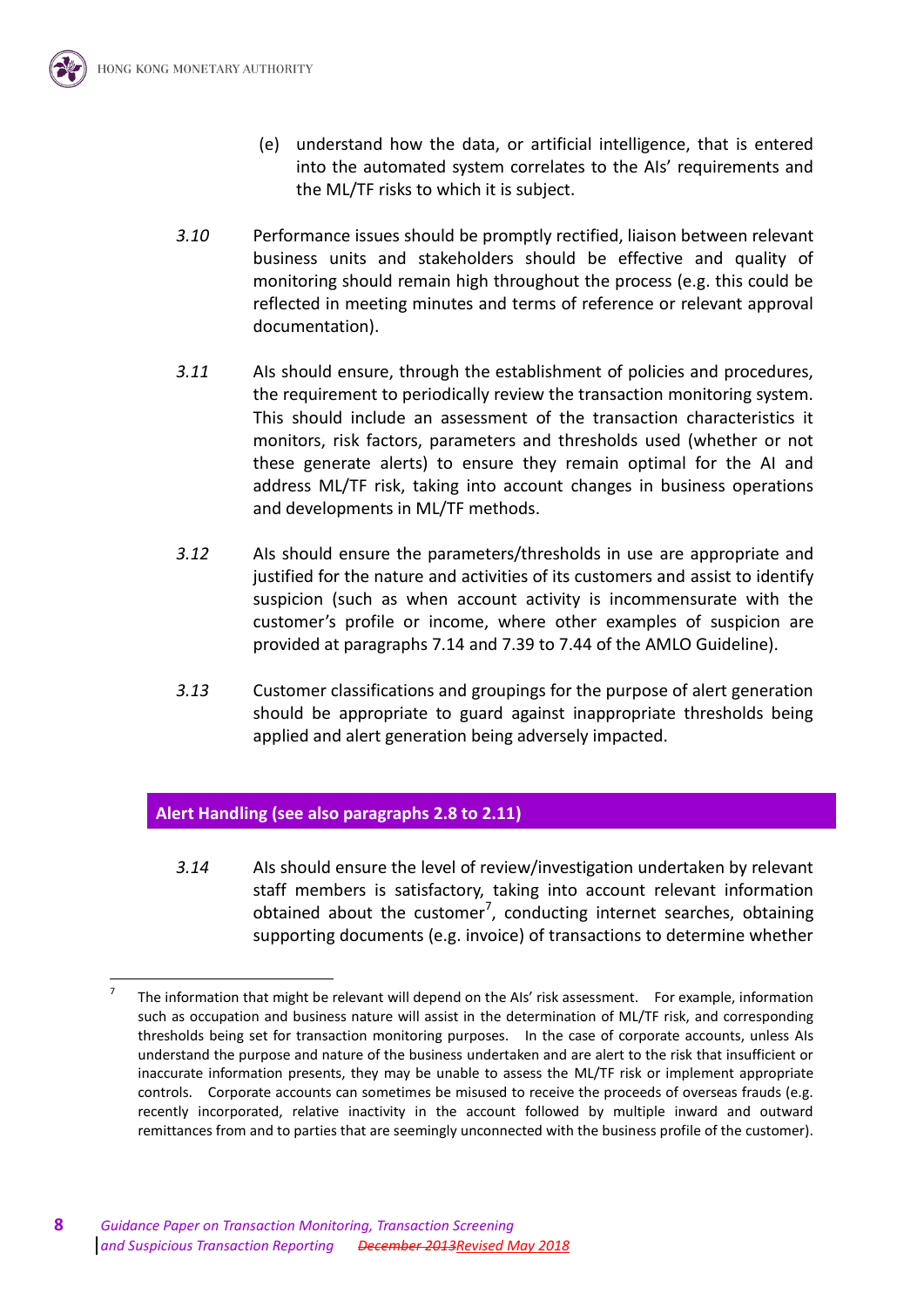the transactions were suspicious. AIs should provide guidance on handling alerts and assessing transactions in policies and procedures.

- *3.15* AIs may consider using a standardised form to collect customer and transaction information from relevant staff for alert/management information system ("MIS") report clearance purposes, where appropriate, to assist in enhancing the consistency and sufficiency of information gathered in the alert clearance process. Information which may be collected in this way could include, for example, a brief background of the customer, transaction details, source of funds, purpose and nature of transaction, etc.
- 3.16  $\blacksquare$  AIs should monitor the time taken to review alerts closely<sup>8</sup>, ensuring that they are conducted swiftly, and enable the AI to report STRs as soon as it is reasonable to do so.
- *3.17* Follow up actions should be tracked and records maintained of actions undertaken for audit purposes. The processes employed should be codified in policies and procedures, and subject to periodic review and senior management sign-off to ensure they are up-to-date. Sufficient documentation should be maintained to evidence the analysis and determination of whether the transaction activities or patterns highlighted in alerts/MIS reports were suspicious or not (for avoidance of doubt, merely appending a signature to an approval document is generally insufficient).
- *3.18* AIs should be cautious as to the use of pre-defined answers for the clearance of alerts. Generally, evidence of alert-by-alert considerations that are tailored to the specific circumstances of each customer and/or alert concerned, are required.
- *3.19* AIs should have information available as to the number of alerts currently being reviewed and their status.

### **MIS Reports**

 $\overline{a}$ 

*3.20* Where adopted by an AI, the scope and range of MIS reports should be sufficient to address all areas of ML/TF risk to which the AI is exposed. The requirement to perform regular reviews on the scope and range of MIS reports should be established in policies and procedures.

<sup>8</sup> AIs should ensure, for example, that adequate resources are allocated for the resolution of alerts.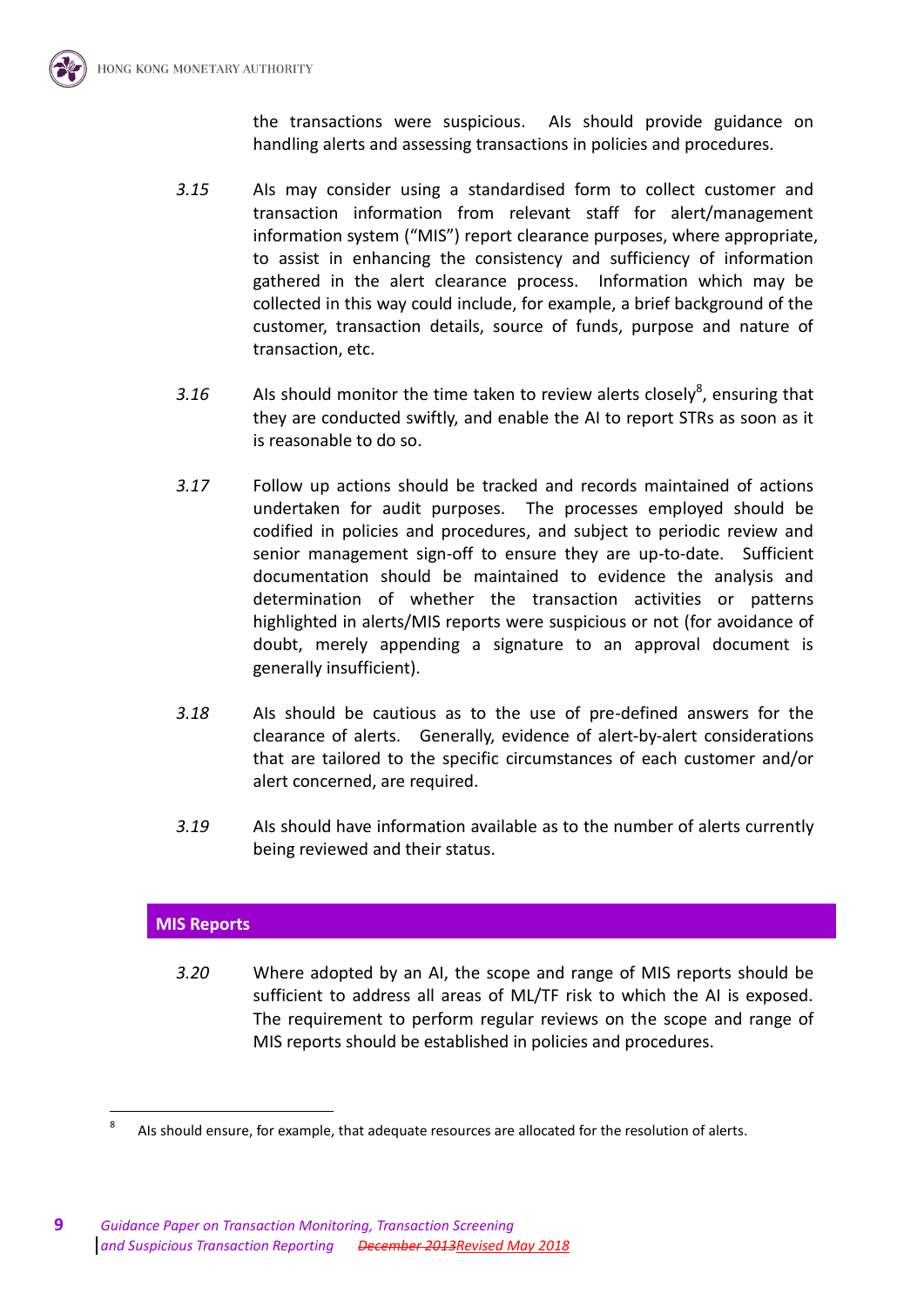#### **Additional Observations Relating to Ongoing Due Diligence**

- *3.21* AIs should ensure, through adequate policies, procedures and training that staff obtain, at the time of the transaction, sufficient information to understand the source of frequent and substantial cash deposits or withdrawals, thereby ensuring that such activity is commensurate with the background of the customer. For example, relevant staff may be required to (i) obtain the source of funds and understand the purpose of the transaction where a cash transaction exceeds certain amounts; (ii) obtain additional information such as invoice on a risk sensitive basis; and (iii) make further enquiries with the customer if the cash transaction appeared to be incommensurate with the customer's profile.
- *3.22* As set out in paragraph 5.11 of the AMLO Guideline, examining possible grounds for suspicion may include asking the customer questions. AIs should ensure, through training and oversight that staff (both front-line and checking staff) do not accept at face value a simplistic but insufficient explanation provided by a customer for suspicious activity. More detailed analysis should be conducted to ensure risk has been addressed, or where it is not, a report made and the matter escalated. In all cases, the steps taken should be balanced against the risk of tipping-off.
- *3.23* The results from transaction monitoring generally (irrespective of whether or not a report is filed) should be fed back into the customer risk profile and training. For example, if a significant proportion of the AIs' STRs relate to recently incorporated companies opened through the use of intermediaries, the AI should ensure measures are taken to address the ML/TF risk, reviewing the onboarding process and training etc.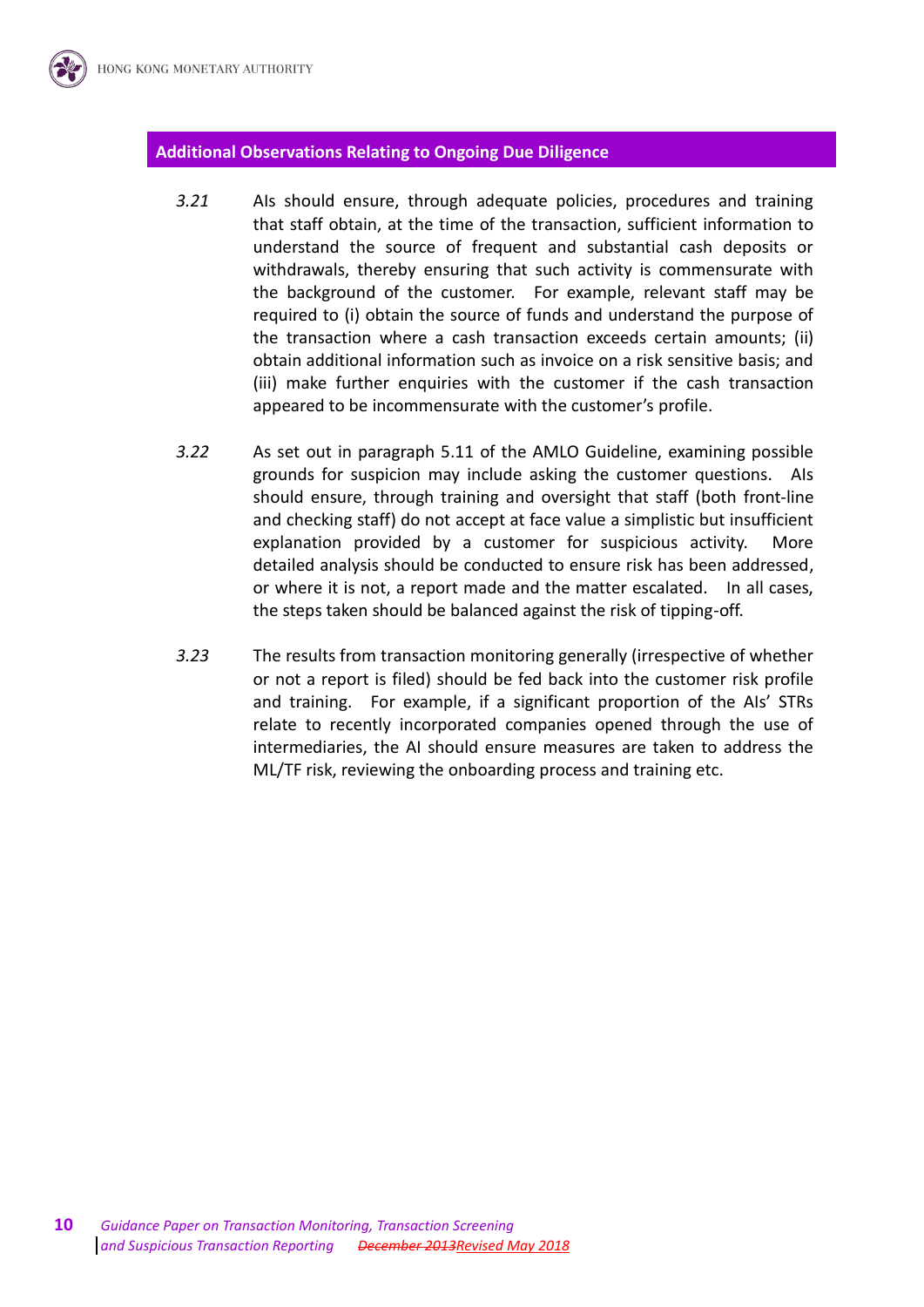## **4 Suspicious Transaction Reports**

### **Timing and Manner of Reports**

- *4.1* The internal analysis and investigation of suspicious transactions should be conducted as swiftly as is reasonably practicable. AIs should avoid the use of excessively long reporting lines, containing several management layers, or the unnecessary involvement of business units. Reference should also be made to paragraphs 7.23 and 7.24 of the AMLO Guideline, which provide practical guidance on swift escalation and reporting.
- *4.2* AIs should provide clear timeframes within which an internal report, as a general rule, should be completed or escalated.
- *4.3* Internal reporting processes should be codified in policies and procedures including clear handling procedures for STRs (providing examples of particular scenarios, where appropriate), principles applicable to investigation, actions in respect of connected accounts or relationships, making a disclosure to the JFIU and following up investigation results.
- *4.4* AIs should ensure that STRs:
	- (a) are submitted to the JFIU as soon as it is reasonable to do so; and
	- (b) are of high quality, containing sufficient relevant information that will facilitate appropriate analysis by the JFIU (for further guidance please see **Annex** "Quality and Consistency in Suspicious Transaction Reports" and paragraph 7.18 of the AMLO Guideline);
- *4.5* In order to ensure correct evaluation and investigation, AIs should ensure that the Money Laundering Reporting Officer ("MLRO") and other relevant staff members have been provided with guidance, such as written procedures, that cover the types of information that should be included in an STR in different situations and for different types of entities.
- *4.6* AIs should maintain adequate records of the evaluation process or the rationale for non-submission of a report to the JFIU (reference may also be made to paragraph 7.31 of the AMLO Guideline).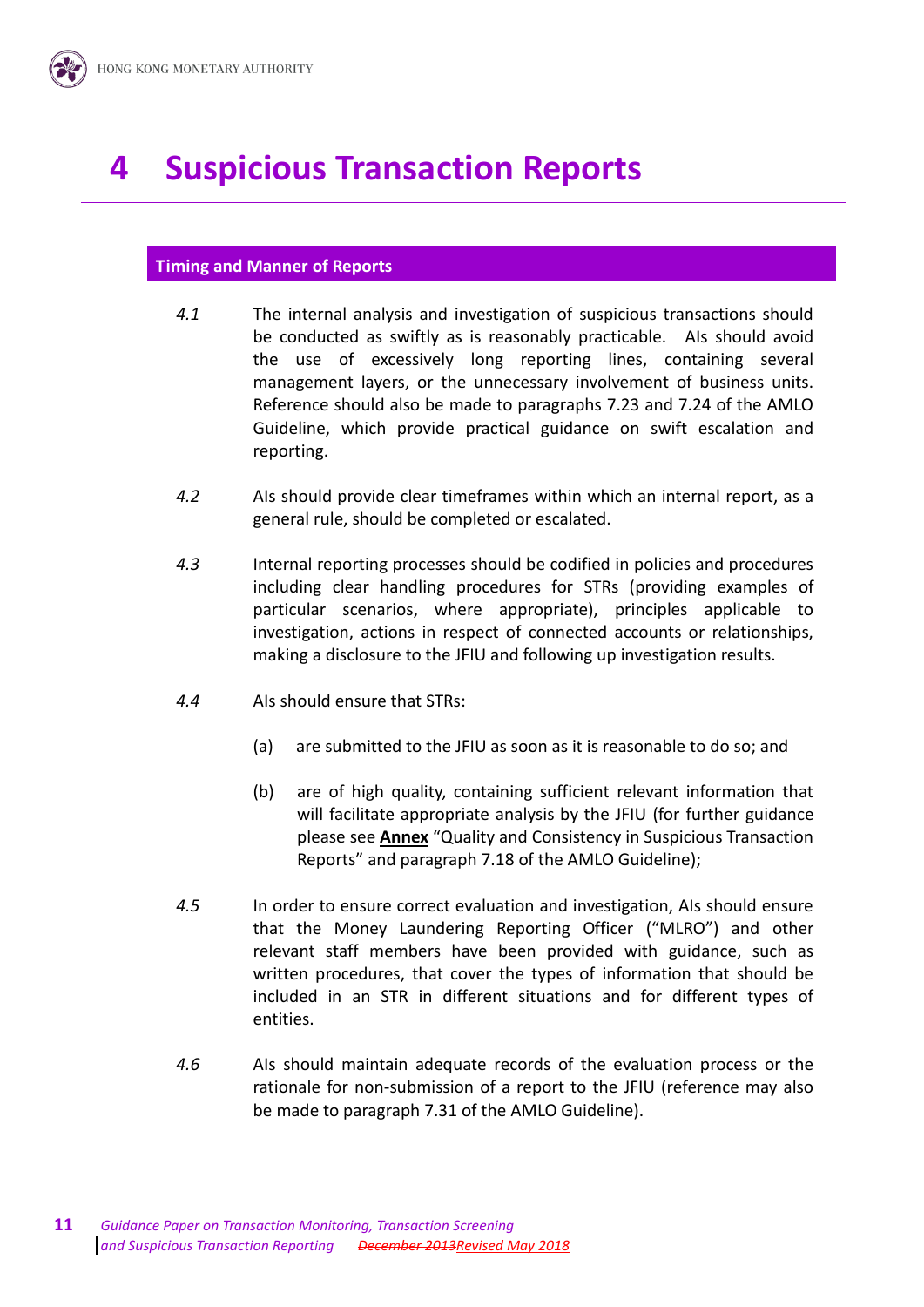#### **Post-Reporting Matters**

- *4.7* Under paragraph 7.33 of the AMLO Guideline, the HKMA has clearly articulated the types of actions that should be undertaken once an STR has been made, based on the long established principle that filing an STR is only part of the process for an AI and in no way absolves an AI from the legal, reputational or regulatory risks associated with the account's continued operation.
- *4.8* AIs should ensure that its policies and procedures regarding postreporting matters include adequate guidance concerning:
	- (a) the actions that are to be undertaken $9$  upon filing of an STR (irrespective of the feedback received from the JFIU), including at a minimum, an appropriate review of the relationship and the risk rating (other steps that may be taken, depending on the facts and circumstances involved, include upgrading the risk rating of the customer, imposing account controls and/or conducting enhanced monitoring while a review is being conducted, or discontinuing the relationship, where appropriate);
	- (b) escalation to the MLRO, and if necessary, the AI's senior management to determine how to handle the relationship to mitigate the potential legal and reputational risks (reference may also be made to paragraph 7.33(e) of the AMLO Guideline); and
	- (c) the treatment and oversight of repeat internal/external reports of suspicion (for example, the need for (i) clear guidelines and escalation procedures; (ii) appropriate oversight over the risk assessment; and (iii) consideration of which risk mitigation measures are appropriate in the circumstances).
- *4.9* Sufficient records, for audit trail, should be maintained of the review process.
- *4.10* The MLRO and senior management (where applicable) should be proactively involved in the process of the review.

<sup>9</sup> See paragraph 7.33 of the AMLO Guideline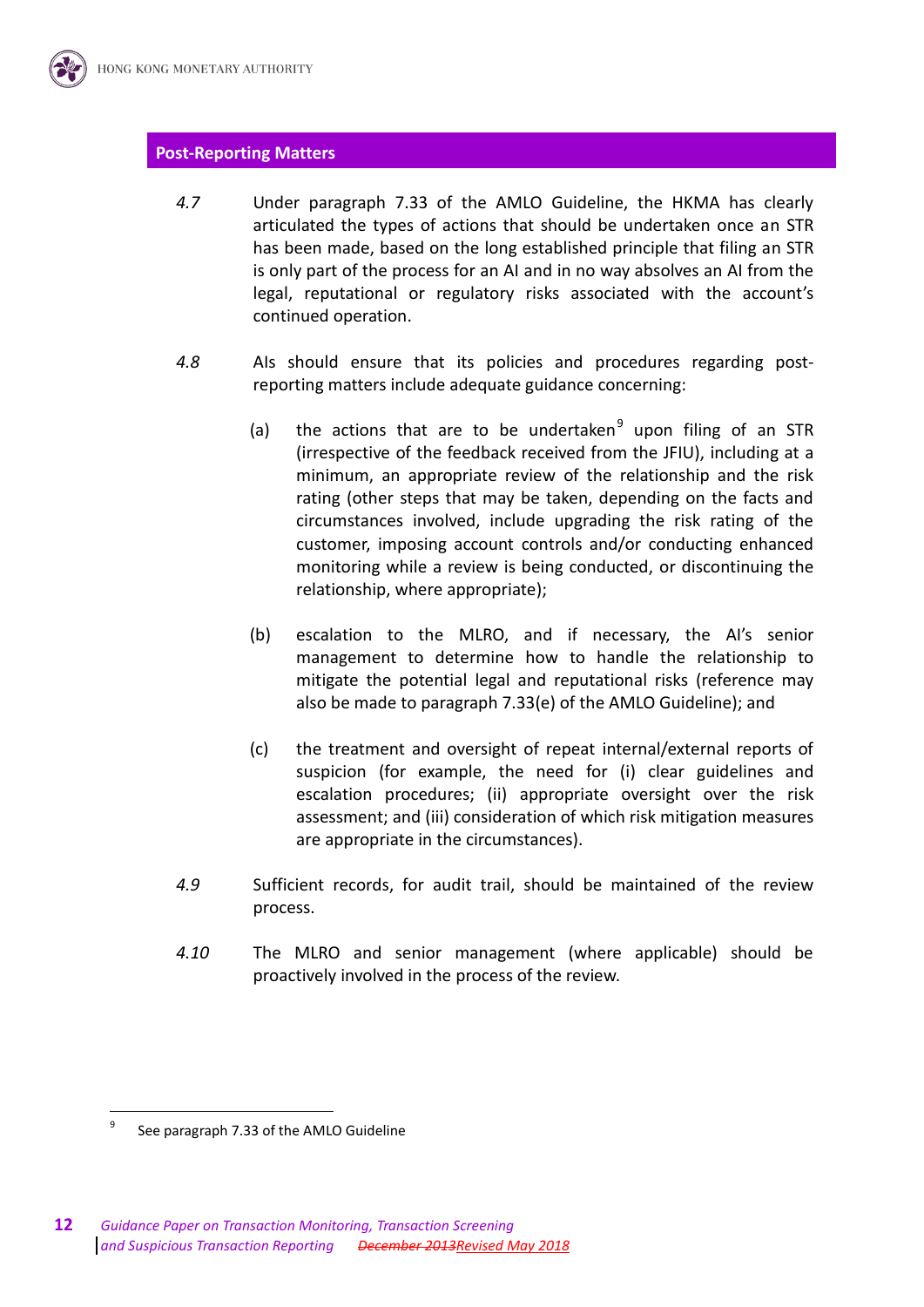*1.*

## **Annex Quality and Consistency in Suspicious Transaction Reports<sup>10</sup>**

- *1.* To facilitate the JFIU and Law Enforcement Agencies ("LEAs") to extract useful information from STRs and make informed decisions in a timely manner, it is important that AIs should ensure that every STR submitted to the JFIU is accurate and complete with narratives which describe the scope and nature of the identified suspicion. the following principles should be followed:
	- (a) Provide sufficient information, including the customer's background obtained during the customer due diligence process;  $(h)$  Summarise the analysis undertaken and identified;
	- (c) Indicate any intention to discontinue the relationship;
	- (d) Ensure reports be made as soon as it is reasonable for them to do so; and
	- (e) Be concise.
	- *2.* A well-written STR should have a structured format and contain all relevant information. The following principles should be followed:
		- (a) Structure the content of an STR in a systematic manner (for easy comprehension by JFIU);
		- (b) Be focused on the main subject of an STR and be concise;
		- (c) Ensure reports are made as soon as it is reasonable to do so, satisfying the legal obligation;
		- (d) Ensure prudent use of file attachments in an STR;
		- (e) Avoid providing non-editable transaction records to JFIU; and
		- (f) Conduct an appropriate review of a business relationship upon the filing of a report to the JFIU.
	- *2.3.* For avoidance of doubt, AIs are not expected to provide evidence of a criminal offence; this is the role of the Law Enforcement Agencies ("LEAs").

 $\overline{a}$ <sup>10</sup> This document has been prepared by the Hong Kong Monetary Authority, with input from the JFIU, to assist AIs in the submission of STRs. This document has been revised in May 2018 to incorporate feedback provided by JFIU on "Quality of STR" (Feedback No. 191) set out in the STR Quality Analysis Issue 03/17.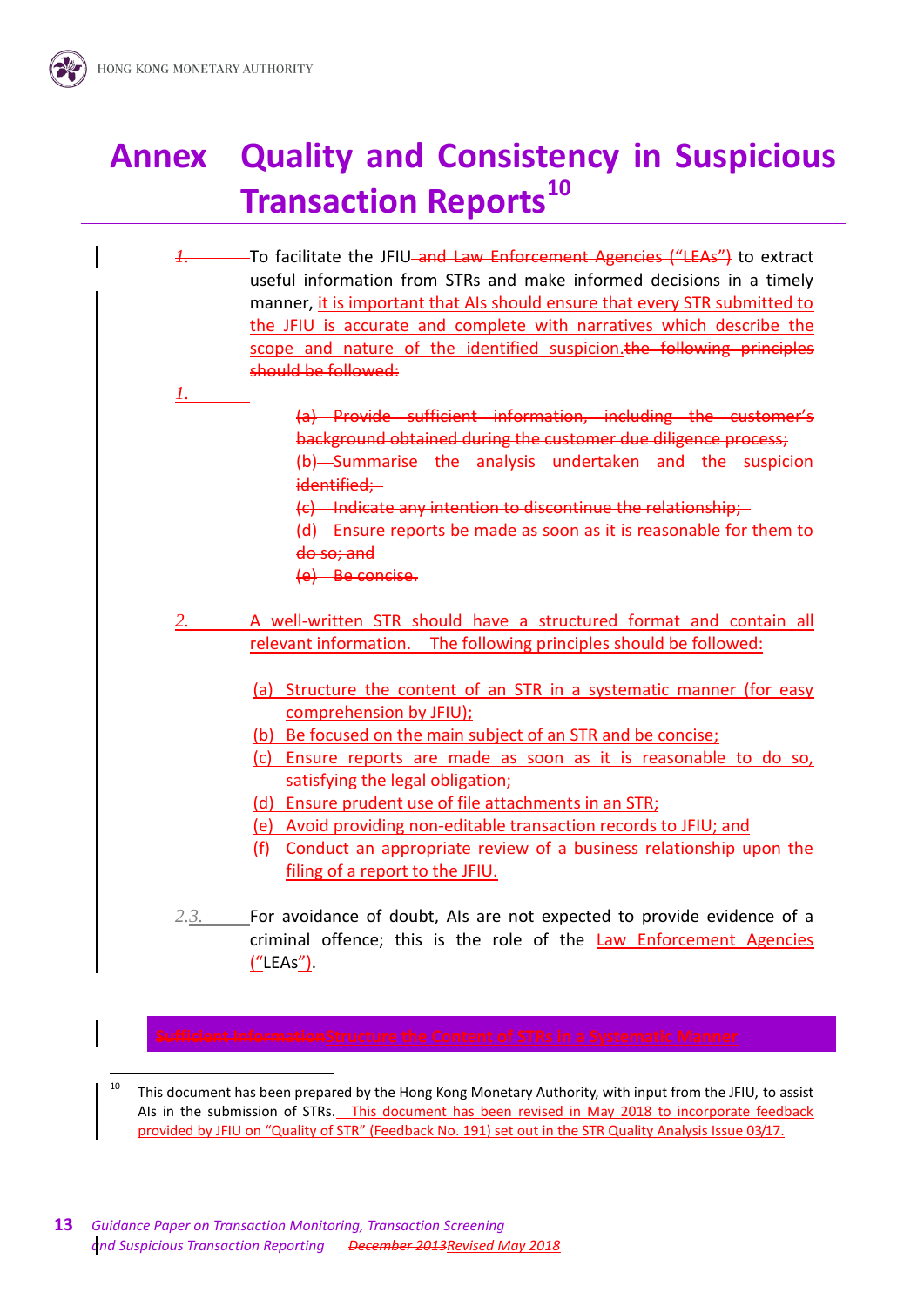

- *3.4.* Ensuring sufficient information is provided in an STR can assist the JFIU and LEAs to understand the background for analysis and investigation. While the information required for each STR will vary–from report to report, it is important to ensure sufficient information is provided in all cases.
- *4.5.* The following is a non-exhaustive list of information that, subject to the circumstances, may ideally be included in the STR based on information available to the AI at the time of the reporting: It is understandable that each AI has its own format and standard in compiling STRs. AIs are recommended to structure the content of an STR systematically for easy comprehension by JFIU, with the following topics recommended to be covered, to the extent they have been collected:
	- (i) Triggering Factors
	- Commission / Types / Association of offence (e.g. fraud, corruption, sanctioned, terrorist financing etc.)
	- Receipt of search warrant / court order
	- Material from publicly available information (e.g. adverse news, SFC alerts, etc.)
	- Evidence of suspicious transaction patterns (e.g. substantial cash deposits, temporary repository of funds, suspected unlicensed money service operator, etc.)
	- (ii) Background of Subject(s) and Summary of the Business RelationshipCustomer Information

#### *For individuals:*

- Full name
- Date of birth or age
- Nationality
- Identity document type and number
- Address and telephone number
- Occupation or employment
- Income or other relevant information relating to source of wealth and/or funds
- Any other relevant information that relates to net worth

#### *For corporations:*

- Full name and business nature
- Date and place of incorporation
- Registration or incorporation number
- Registered office address and business address
- Details of connected parties (e.g. beneficial owners, directors, shareholders, etc.)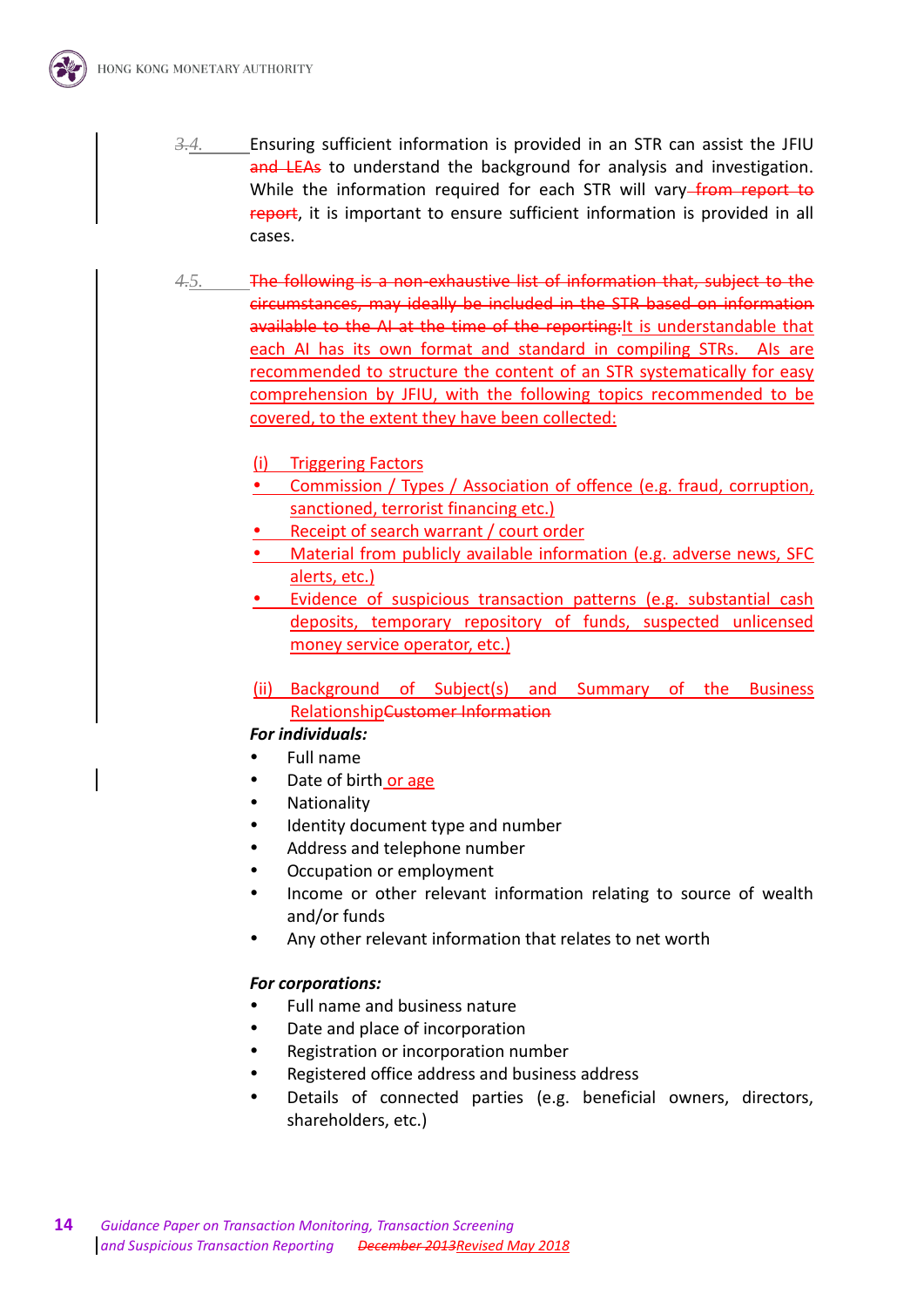

 $\overline{a}$ 

• Summary of known financial situation of the entity

#### *Summary of the business relationship:*

- Bank account numbers (and other related accounts where applicable)
- Anticipated level and nature of the activity that is to be undertaken through the relationship (e.g. what the typical transactions are likely to be)
- -The origin / destination of the funds $\frac{11*}{2}$
- The destination of the funds\*
- The purpose and intended nature of the account as provided by the customer
- Banking history

#### (iii) Transactions

- Specification of reviewing period
- Date and type of fund flow
- Previous transaction pattern (e.g. dormant)
- Inclusion of total amount of deposit & withdrawal
- Counterparty information
- Suspicious indicators and patterns (not simply frequent transactions / large-amount transactions)<sup>12</sup>
- (iv) KYC/CDD & Open Source
- Result of KYC enquiry and internal investigation<sup>13</sup> in relation to the adverse news from open source
- Provision of hyperlinks of the relevant open source information
- (v) Conclusion & Way Forward
- Provision of a summary of the narrative
- Follow-up action to be taken (e.g. further review, account closure<sup>14</sup> etc.)
- *6.* Providing the basic background information of the subject and related bank accounts is only the first step. A brief summary should also be provided explaining your knowledge or suspicion and the grounds and analysis giving rise to the knowledge or suspicion.

- $12$  When reporting suspicious activities on the basis that they deviate from normal customer/business practices, a simple description of "large transaction incommensurate with customer profile" is insufficient; the AI should still elaborate on the suspicion and support this with reference to relevant facts, transactions and findings etc.
- <sup>13</sup> The background and process of the KYC enquiry and internal investigation are generally not required to be included unless the information is useful in demonstrating the suspicion.
- It is important that the JFIU be aware of any intention to discontinue an account or relationship. Where such a course of action is contemplated, AIs should include this in the STR.

<sup>&</sup>lt;sup>11</sup> This refers to the funds involved in the transaction or other activity giving rise to the relevant knowledge or suspicion.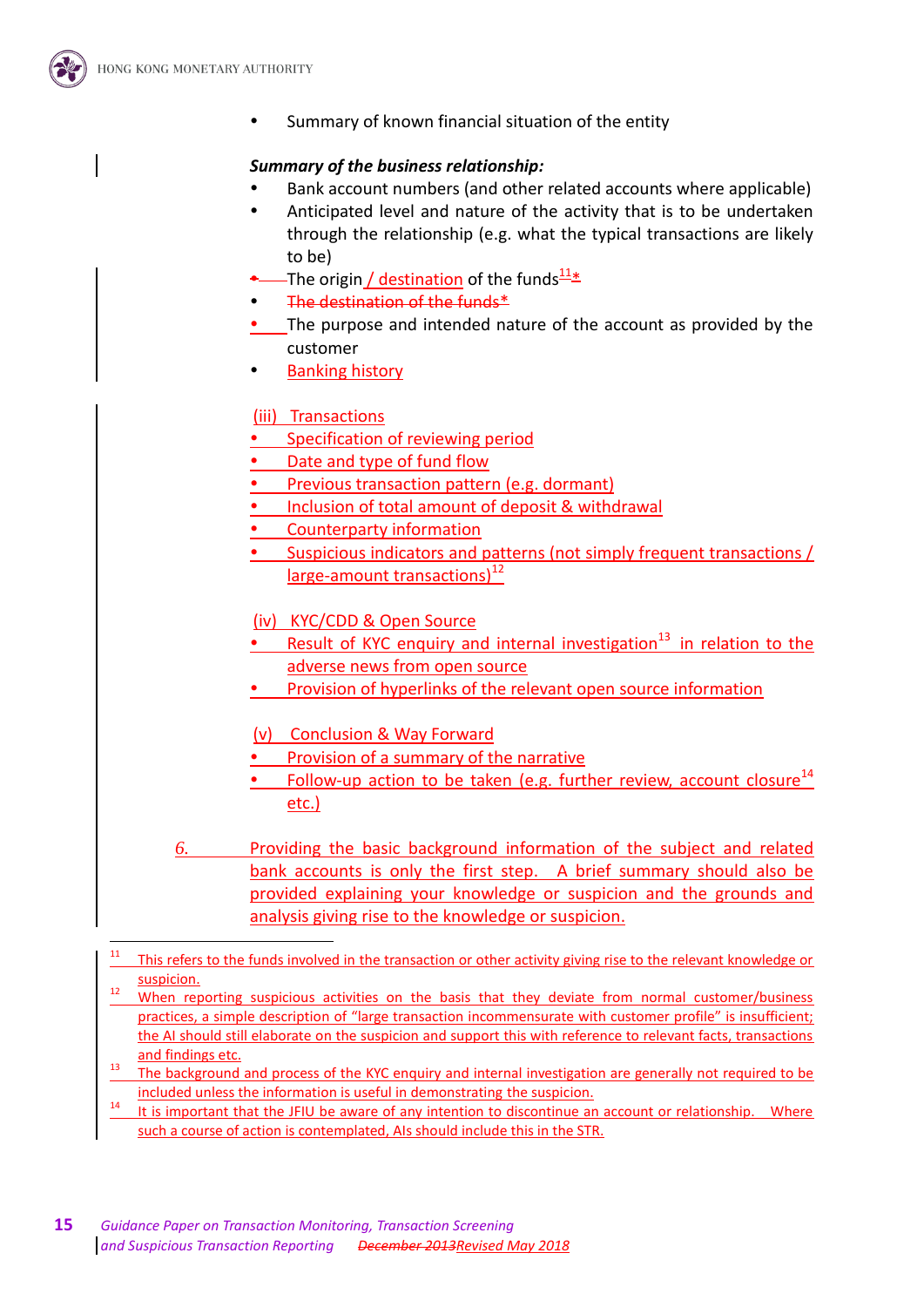*7.* It is important to include the reason(s) why the concerned transaction is suspicious, i.e. which suspicious activity indicators or red flags are present. Suspicion should be supported by information on relevant conduct or activities. Reporting purely on certain high-risk businesses, without the requisite knowledge or suspicion and supporting details of any unusual activities, should be avoided.

> *\* This refers to the funds involved in the transaction or other activity giving rise to the relevant knowledge or suspicion.*

*5.* Providing the basic background information of the subject and related bank accounts are only the first step. A brief summary should also be provided explaining your knowledge or suspicion and the grounds and analysis giving rise to the knowledge or suspicion.

*6.8.* It is important to include the reason(s) why the concerned transaction is suspicious, i.e. which suspicious activity indicators or red flags are present. Suspicion should not be a flimsy allegation but should be supported by information on the unusual activities. Defensive reporting purely on certain high risk businesses, without supporting details of unusual activities, should be avoided. For example, when reporting suspicious activities on the basis that they deviate from normal customer/business practices, a simple description of "large transaction incommensurate with customer profile" is insufficient; the AI should still elaborate on the suspicion and support this with reference to relevant facts, transactions and findings etc. The contents included in an STR should be kept precise and concise containing sufficient information to establish suspicion and facilitate follow-up enquiries. AIs should not overload an STR with too much or irrelevant information as it will divert focus from the main subject, leading to difficulties in understanding and assessment of the information in a timely manner. Entities of remote association should be represented in separate STRs.

*7.9.* Where enquiries have been made with the customer to clarify or gather information, the results (i.e. brief details of those enquiries) may also be relevant information for the purposes of the submission. However, when making such enquiries with the customer, the AI should also be mindful about the risk of tipping off.

*8.* Details of the transaction information (including amount, the date and type of fund flow, pattern, counterparties information, etc.) covering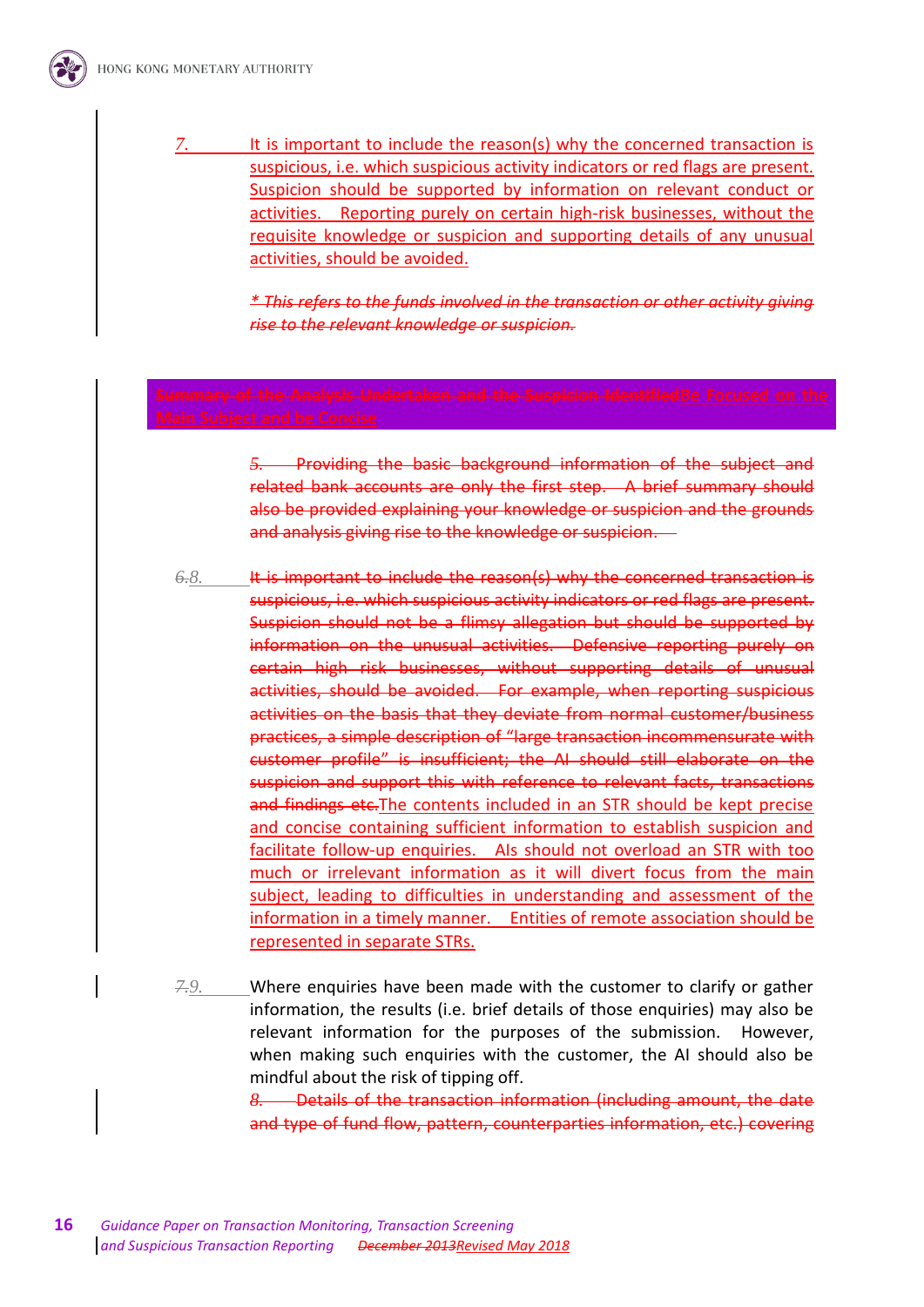

#### the concerned period should be provided for investigation.

- *9.10.* In some instances, where applicable, the source of funds of the transactions, the source of wealth of the subject persons and connected accounts or relationships would be an important source of information for providing detailed background about the suspicion.
- *10.11.* If the reported subject has been the subject of a previous STR-submitted, this will be important information for the JFIU and AIs should, as far as is reasonably practicable, relate the disclosure to the previous one by quoting the previous STR reference number(s). Background information of the subject and the related bank accounts should still be provided in the STR even if those had been provided previously. Similarly, if the reported subject has been the subject of a previous and/or on-going investigation by any LEA of which they are aware, where such information is available, AIs should quote the relevant case reference and the details of officer-in-charge in the STR, since this information is important to the JFIU.

*11.* It is important that the JFIU be aware of any intention to discontinue an account or relationship. Where such a course of action is contemplated, AIs should include this in the STR.

#### **Timing of Reports**

 $\overline{a}$ 

*12.* AIs should at all times be mindful that when they know or suspect that property represents the proceeds of crime or terrorist property, then the legal obligation is to make a disclosure to the JFIU as soon as it is reasonable to do so. Reference may be made to paragraph 7.16 relevant part of the AMLO Guideline. Also, it is undesirable to file STRs for which the transaction period covered is obsolete<sup>15</sup> or the account has already been closed without any justification.

<sup>15</sup> For example, when an STR is to be filed in response to adverse news, AIs should pay attention to whether the transaction period being reviewed and reported is relevant to the adverse event.